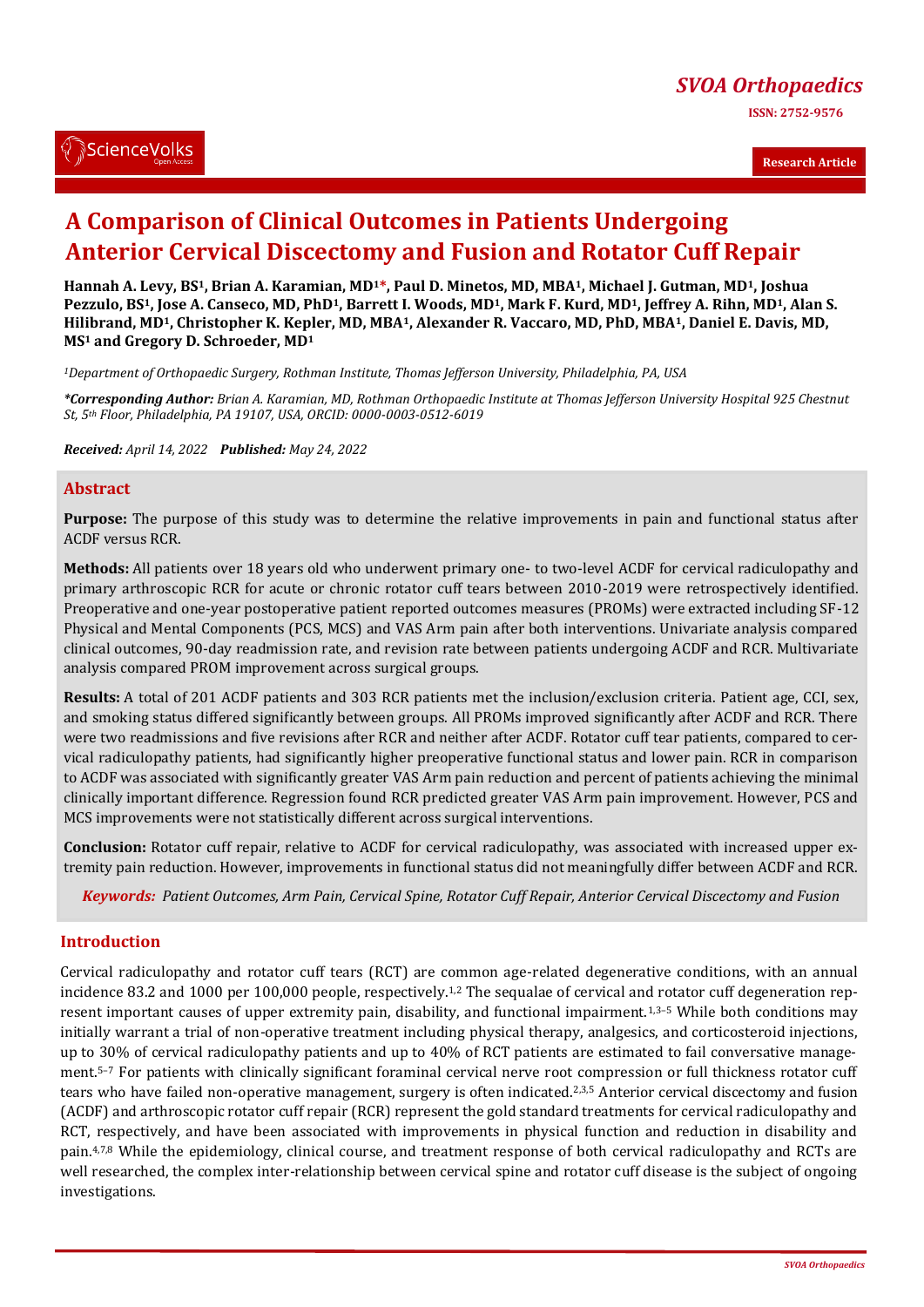The precise etiologies of neck and shoulder pain can prove difficult to isolate, where cervical spondylosis may result in neck pain while simultaneously referring pain to the shoulder in the C5 and C6 dermatomal distributions. Similarly, pain resulting from RCTs may be restricted to the shoulder or travel along the course of the scapular and trapezius muscles to mimic axial neck pain.9–<sup>15</sup> The shared upper extremity pain qualities and distributions in cervical radiculopathy and RCTs imparts diagnostic uncertainty.10–12,16 Furthermore, cervical radiculopathy and RCTs commonly co-occur as indicated by a national database study demonstrating 16% of cervical spine and 13% of rotator cuff tear patients to have concomitate cervical spine and rotator cuff disease.9,10,17 While neck and shoulder conditions can arise simultaneously or subsequently, to date the evidence for causality is mostly speculative. However, emerging research suggests cervical radiculopathy may exacerbate rotator cuff disease.14,18,19 Additional studies have demonstrated progression of shoulder pain after ACDF, for which rotator cuff tear was the predominate finding.10,15,20 Given the likely co-existence of cervical and rotator cuff diseases and scenarios where one condition intensifies the symptomatology of the other, it is not uncommon for patients to undergo both ACDF and RCR throughout their lifetime.

Although the independent clinical efficacies of ACDF and RCR are well supported, there is a paucity of literature to directly compare the patient outcomes, complications, and revision rates after each respective surgery. Exploration of comparative outcomes after ACDF and RCR will be critical to inform patients of expectations for postoperative recovery, which has been shown to improve patient outcomes and overall satisfaction.<sup>21</sup> The purpose of this study was to determine the relative improvements of patient reported pain and functional status after ACDF compared to RCR.

# **Methods**

All patients over 18 years of age who underwent primary one- and two-level ACDF for cervical radiculopathy and primary arthroscopic RCR for acute or chronic rotator cuff tears at a single academic institution between 2010 - 2019 were retrospectively identified. Additional inclusion criteria required complete patient demographic profiles, surgical characteristics, record of postsurgical complications and revisions, and preoperative and postoperative patient-reported outcomes measures (PROMs) with minimum one-year follow-up. Spine patients in the ACDF cohort were excluded in the scenarios of traumatic injury, infection, malignancy, or if the surgery was indicated for myelopathy, utilized a combined anterior/posterior approach, and involved greater than two surgical levels. Shoulder patients were excluded if there was evidence of shoulder joint infection or they underwent open or mini-open rotator cuff repairs. Patients in both groups were also excluded if their medical records or outcome measures were incomplete.

Patient demographic and medical data including age, sex, smoking status (never, former, current), body mass index (BMI), Charlson Comorbidity Index (CCI), and duration of follow-up were recorded via chart review. The primary study outcome was preoperative and postoperative health-related quality of life outcomes and upper extremity pain. Short Form-12 (SF-12) Physical Component (PCS) and Mental Component (MCS) Scores and Visual Analogue Scale (VAS) Arm pain were recorded in both surgical intervention groups. Neck Disability Index (NDI) and VAS Neck pain were additionally recorded for only ACDF patients. Likewise, American Shoulder and Elbow score (ASES), Single Assessment Numeric Evaluation (SANE), and Simple Shoulder Test (SST) were detailed in patients undergoing RCR. Outcome scores at greater than one-year follow-up were obtained from the institution's recording software (OBERD, Columbia, MO). Achievement of Minimum Clinically Important Differences (MCID) was determined according to established procedure specific values for the PROMs studied when literature MCID standards were available. Threshold values included 2.6 points for VAS Neck Pain, 4.1 points for VAS Arm Pain, 17.3% for NDI, 8.1 points for SF-12 PCS, and 4.7 points for SF-12 MCS after ACDF and 2.4 points for VAS Arm Pain, 11.1 points for ASES, and 16.9 points for SANE after RCR.22–<sup>25</sup> All cause 30- and 90-day readmissions complications were assessed for each surgical group. Revision spine and shoulder surgical interventions occurring after the primary surgery involving the previously operated spinal level(s) after ACDF or the same shoulder laterality after RCR were noted along with the indication for revision surgery.

# **Statistical Methods**

Patient demographic and clinical outcomes were compared between groups undergoing ACDF and RCR. Individual patient delta (D) outcome scores were calculated by subtracting their preoperative score from postoperative score upon which a recovery ratio (RR) was calculated (Dscore/ [optimal score – preoperative score]). Descriptive statistics were used to compare patient characteristics, PROMs (including D, RR, and proportion of patients meeting the MCID [% MCID]), complications, and revisions in terms of mean and standard deviation or number of occurrences and percent of total. Continuous and categorical variables were analyzed with t-tests and chi-square tests or the corresponding nonparametric tests, respectively. Paired univariate analysis tested for significant preoperative to postoperative changes in PROMs. A multivariate linear regression model was developed to compare PROM improvement across surgical groups while controlling for patient demographics and comorbidities. All statistical analysis was performed with R Studio Version 4.0.2 (Boston, MA). A P-value < 0.05 was considered statistically significant.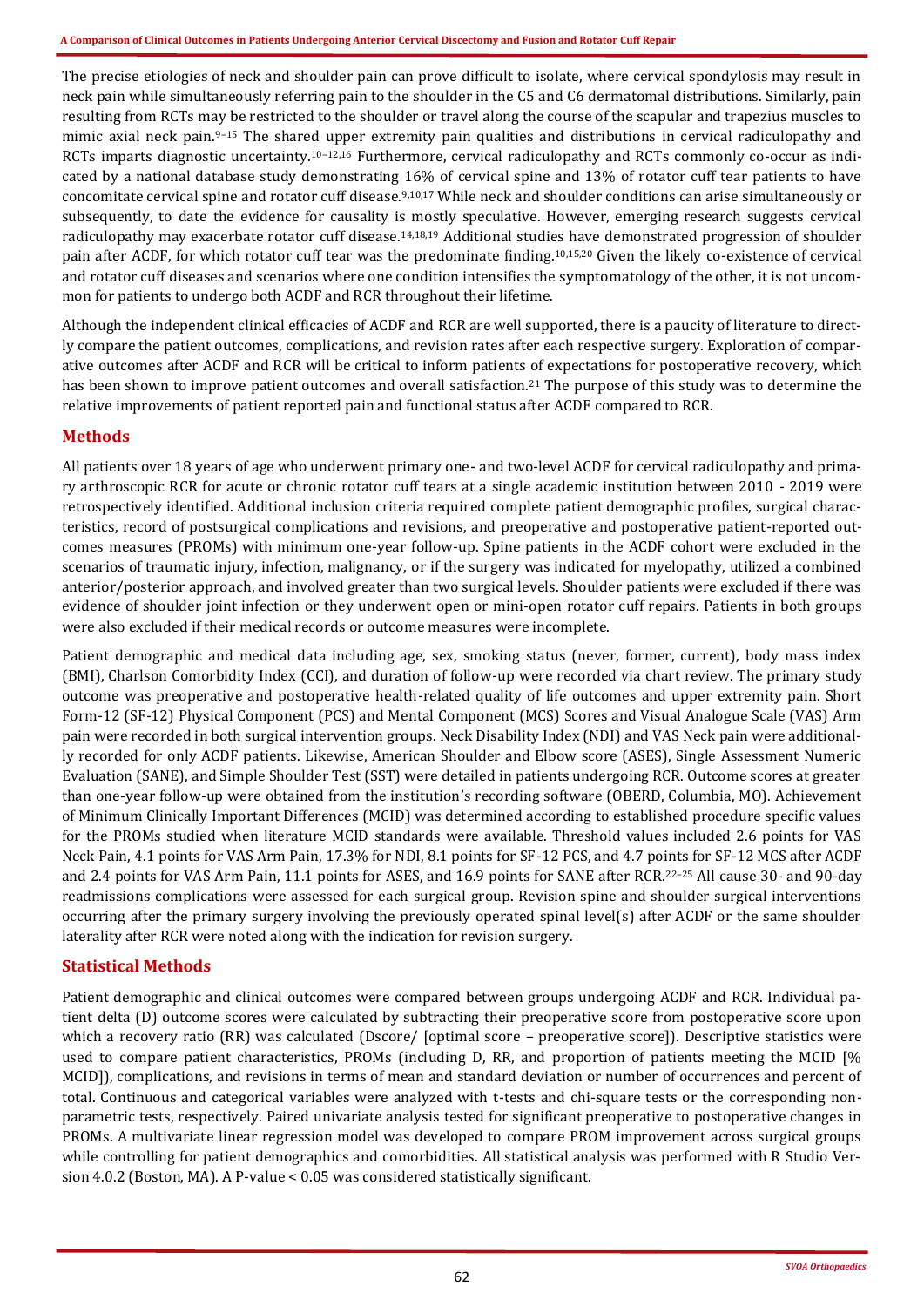## **Results**

#### *Demographics and Surgical Factors*

A total of 201 ACDF patients and 303 RCR patients were included in the final study cohort. Patient age (P<0.001), CCI  $(P<0.001)$ , sex  $(P= 0.004)$ , and smoking status  $(P= 0.016)$  differed significantly between groups (Table 1). Patients undergoing RCR, as compared to those undergoing ACDF, were older (RCR: 59.1 vs ACDF: 51.3), had fewer medical comorbidities (RCR CCI: 0.32 vs ACDF CCI: 0.92), and were more likely to be male (RCR: 60.4% male vs ACDF: 46.8% male). While a greater proportion of shoulder patients were current smokers (RCR: 29.0% vs ACDF: 19.9%), a greater percentage of spine patients were former smokers (RCR: 14.9% vs ACDF: 22.9%). Patient BMI did not differ significantly (P= 0.217) across surgical interventions.

Two patients were readmitted after RCR for rotator cuff capsular sprain within 30-days and rotator cuff re-tear within 90-days. In comparison, no patients were readmitted within 90-days of ACDF. Five patients requiring revision operations after RCR; one a revision rotator cuff repair and reverse four underwent a total shoulder arthroplasty. In contrast, no ACDF patients required revision surgery during the study interval.

|                                               | <b>RCR</b>  | <b>ACDF</b> | <b>P-Value</b> |  |  |
|-----------------------------------------------|-------------|-------------|----------------|--|--|
| <b>Patient Parameter</b>                      | $N = 303$   | $N=201$     |                |  |  |
| Age                                           | 59.1 (8.99) | 51.3 (10.3) | < 0.001        |  |  |
| Sex:                                          |             |             | 0.004          |  |  |
| Female                                        | 120 (39.6%) | 107 (53.2%) |                |  |  |
| <b>Male</b>                                   | 183 (60.4%) | 94 (46.8%)  |                |  |  |
| BMI                                           | 29.8 (5.44) | 29.2 (5.36) | 0.217          |  |  |
| Smoking:                                      |             |             | 0.016          |  |  |
| <b>Never</b>                                  | 170 (56.1%) | 115 (57.2%) |                |  |  |
| <b>Former</b>                                 | 45 (14.9%)  | 46 (22.9%)  |                |  |  |
| <b>Current</b>                                | 88 (29.0%)  | 40 (19.9%)  |                |  |  |
| <b>CCI</b>                                    | 0.32(0.63)  | 0.92(0.90)  | < 0.001        |  |  |
| <b>Readmission rate</b><br>$(90 \text{ day})$ | 0.66%       | $0\%$       |                |  |  |
| <b>Revision rate</b>                          | 5(1.65%)    | 0%          |                |  |  |

**Table 1:** Patient Demographics and Surgical Factors by Surgical Intervention.

## *Patient Reported Outcomes*

Rotator cuff tear patients, compared to cervical radiculopathy patients, had significantly higher PCS (P<0.001) and MCS  $(P<0.001)$  scores and significantly lower VAS Arm pain scores  $(P= 0.002)$  preoperatively (Table 2). Statistically significant improvement was demonstrated in all PROMs for ACDF (MCS: P<0.001, PCS: P<0.001, VAS Arm: P<0.001, VAS Neck: P<0.001, NDI: P<0.001) and RCR (MCS: P=0.012, PCS: P<0.001, VAS Arm: P<0.001, ASES: P<0.001, SANE: P<0.001, SST: P<0.001). Delta scores and recovery ratios for each PROM studied are presented in Table 2.

Rotator cuff repair, in comparison to ACDF, was associated with significantly greater VAS Arm pain reduction (RCRΔ: - 3.82 vs ACDFΔ: -2.67, P<0.001, RCR RR: 0.69 vs ACDF RR: 0.28, P<0.001) and VAS Arm %MCID achievement (RCR: 72.9% vs ACDF: 56.2%, P<0.001). Regression analysis found RCR (ß=0.93, P=0.009) and decreased CCI (ß= -0.40, P=0.047) to be significant predictors of VAS Arm pain improvement (Table 3). However, ΔPCS (P= 0.955), PCS RR (P= 0.734), ΔMCS (P= 0.072), MCS RR (P= 0.073), were not statistically different across the respective surgical interventions.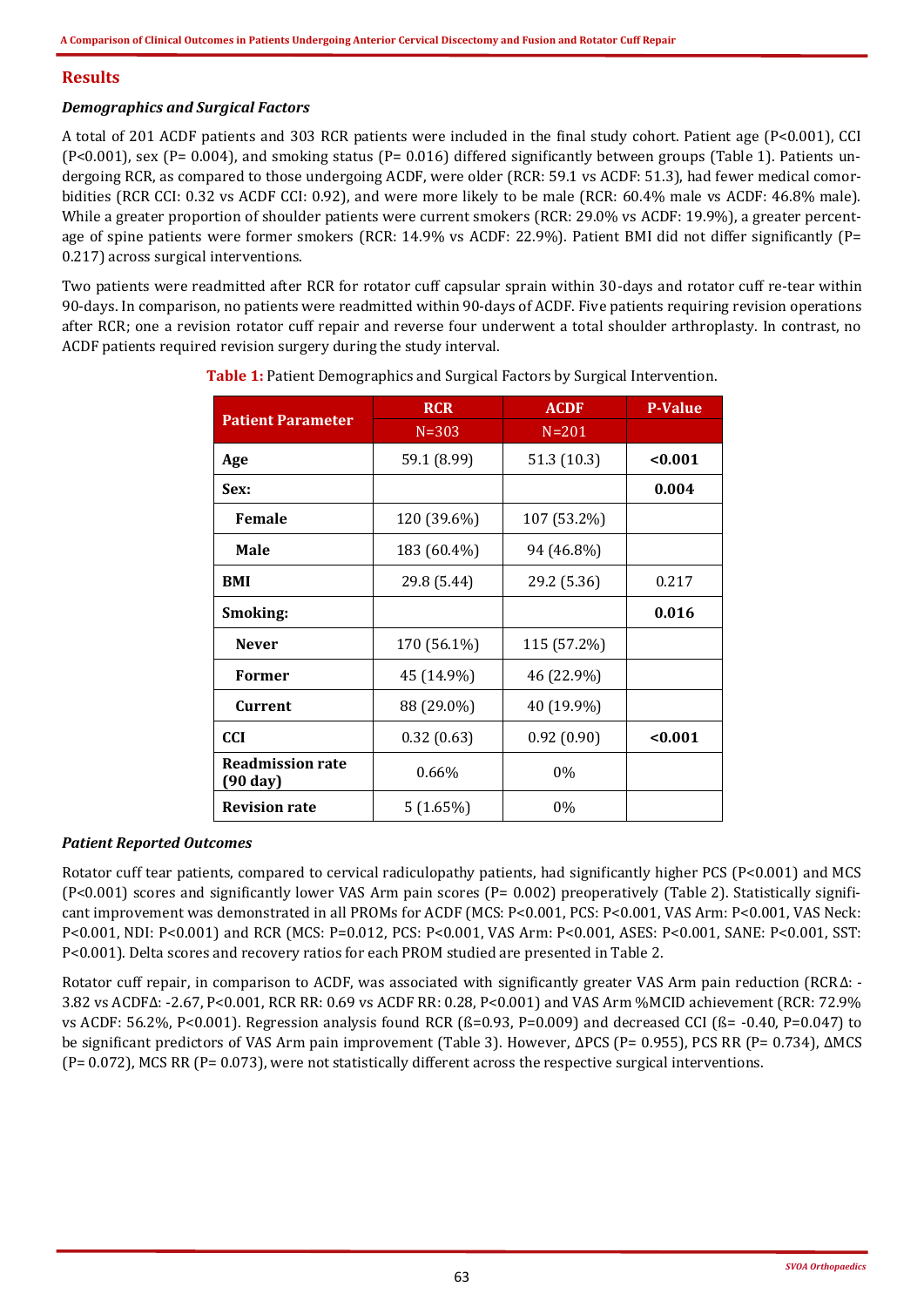| <b>Patient Outcome</b> |           | <b>RCR</b>    | <b>ACDF</b>     | <b>P-Value</b> |  |  |
|------------------------|-----------|---------------|-----------------|----------------|--|--|
|                        |           | $N = 303$     | $N=201$         |                |  |  |
|                        | Preop     | 5.22(2.45)    | 5.95 (2.72)     | 0.002          |  |  |
| VAS Arm                | Postop    | 1.41 (2.29)   | 3.28(2.58)      | < 0.001        |  |  |
|                        | Δ         | $-3.82(3.04)$ | $-2.67(3.42)$   | < 0.001        |  |  |
|                        | <b>RR</b> | 0.69(0.76)    | 0.28(1.02)      | < 0.001        |  |  |
|                        | % MCID    | 72.9%         | 56.2%           | < 0.001        |  |  |
|                        | Preop     | 38.5 (7.69)   | 33.6 (7.46)     | < 0.001        |  |  |
|                        | Postop    | 46.6(10.5)    | 41.7 (10.9)     | < 0.001        |  |  |
| PCS                    | Δ         | 8.12 (10.9)   | 8.17(10.3)      | 0.955          |  |  |
|                        | RR        | 0.12(0.18)    | 0.12(0.16)      | 0.734          |  |  |
|                        | % MCID    |               | 47.3%           |                |  |  |
|                        | Preop     | 52.8 (10.8)   | 47.4 (11.4)     | < 0.001        |  |  |
|                        | Postop    | 54.3 (9.22)   | 50.9(10.3)      | < 0.001        |  |  |
| <b>MCS</b>             | Δ         | 1.52(11.3)    | 3.47 (12.3)     | 0.072          |  |  |
|                        | RR        | 0.00(0.22)    | 0.04(0.22)      | 0.073          |  |  |
|                        | % MCID    |               | 39.3%           |                |  |  |
|                        | Preop     |               | 5.85(2.53)      |                |  |  |
|                        | Postop    |               | 2.54(2.38)      |                |  |  |
| VAS Neck               | Δ         |               | $-3.32(2.92)$   |                |  |  |
|                        | RR        |               | 0.52(0.54)      |                |  |  |
|                        | % MCID    |               | 63.5%           |                |  |  |
|                        | Preop     |               | 42.55 (18.27)   |                |  |  |
|                        | Postop    |               | 25.19 (18.98)   |                |  |  |
| <b>NDI</b>             | $\Delta$  |               | $-17.35(22.76)$ |                |  |  |
|                        | RR        |               | 0.17(2.01)      |                |  |  |
|                        | % MCID    |               | 56.8%           |                |  |  |
|                        | Preop     | 44.68 (20.31) |                 |                |  |  |
|                        | Postop    | 84.69 (19.93) |                 |                |  |  |
| <b>ASES</b>            | Δ         | 40.01 (26.05) |                 |                |  |  |
|                        | RR        | 0.68(0.55)    |                 |                |  |  |
|                        | % MCID    | 86.5%         |                 |                |  |  |
|                        | Preop     | 37.31 (23.48) |                 |                |  |  |
|                        | Postop    | 79.60 (24.80) |                 |                |  |  |
| SANE                   | Δ         | 42.29 (30.33) |                 |                |  |  |
|                        | RR        | 0.64(0.45)    |                 |                |  |  |
|                        | % MCID    | 81.5%         |                 |                |  |  |
|                        | Preop     | 40.43 (24.38) |                 |                |  |  |
|                        | Postop    | 80.42 (24.49) |                 |                |  |  |
| <b>SST</b>             | Δ         | 40.00 (28.49) |                 |                |  |  |
|                        | RR        | 0.66(0.47)    |                 |                |  |  |

**Table 2:** Patient Outcome Comparison by Surgical Intervention.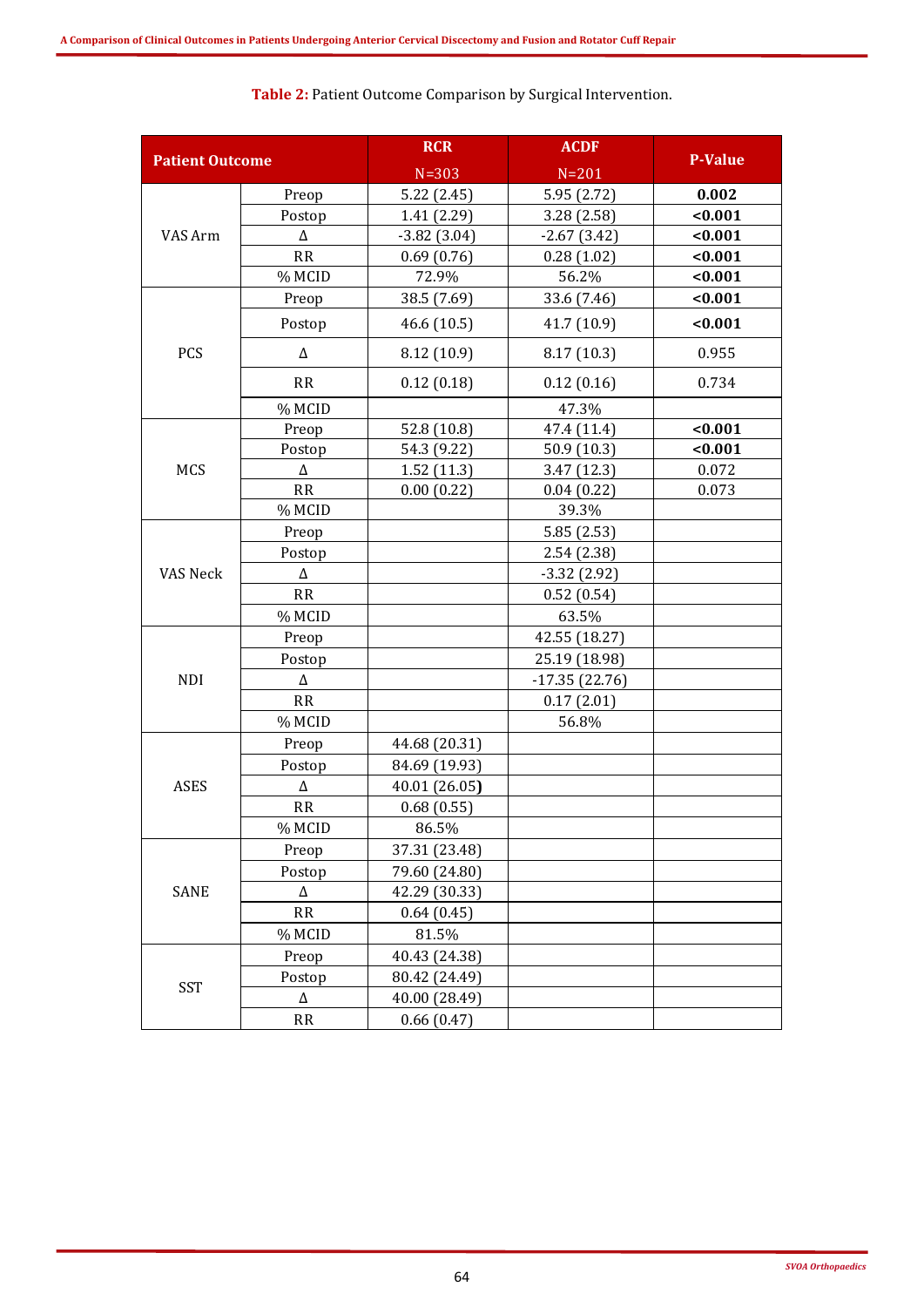**Table 3:** Multivariate Regression of VAS Arm Pain.

| <b>Predictor</b> | <b>AVAS Arm Pain Improvement</b> |         |  |  |  |  |  |  |
|------------------|----------------------------------|---------|--|--|--|--|--|--|
|                  | ß- Estimate                      | P-Value |  |  |  |  |  |  |
| Surgery:         |                                  |         |  |  |  |  |  |  |
| <b>ACDF</b>      | Reference                        |         |  |  |  |  |  |  |
| <b>RCR</b>       | 0.93                             | 0.009   |  |  |  |  |  |  |
| Age              | $-0.001$                         | 0.968   |  |  |  |  |  |  |
| Sex              | $-0.29$                          | 0.324   |  |  |  |  |  |  |
| BMI              | 0.02                             | 0.391   |  |  |  |  |  |  |
| Smoking:         |                                  |         |  |  |  |  |  |  |
| Never            | Reference                        |         |  |  |  |  |  |  |
| Former           | $-0.28$                          | 0.557   |  |  |  |  |  |  |
| Current          | 0.30                             | 0.379   |  |  |  |  |  |  |
| CCI              | $-0.40$                          | 0.047   |  |  |  |  |  |  |

## **Discussion**

Cervical radiculopathy and rotator cuff tears represent two important causes of upper extremity pain and disability managed surgically.<sup>1,2,4,8</sup> The clinical efficacy of both ACDF and RCR has been demonstrated in literature.<sup>7,16</sup> Though cervical radiculopathy and RCT coincide in over 20% of patients over age 60, there is a dearth of research to compare their respective postsurgical outcomes, complications, and revision rates.<sup>17</sup> The results of our study demonstrate significant clinical improvement for patients after both procedures, where functional improvement did not meaningfully differ between ACDF and RCR. However, RCR was associated with significantly greater postoperative arm pain relief.

Shoulder-spine pain is mediated locally by mechanical stimulation of nociceptive fibers and is referred outside the immediate zone of disease by the actions of associated inflammatory mediators.16,26 Structural defects in cervical discogenic tissue results in nociceptive fiber growth and release of immunoinflammatory mediators along the dorsal root ganglion resulting in both localized and referred pain.<sup>27</sup> Likewise, RCT triggers sensitization of local nociceptors as well as release of neuropeptides outside the initial zone of injury to mimic symptoms of axial neck pain.<sup>28</sup> The combined mechanical and inflammatory mechanisms result in overlapping anatomic distributions of pain and analogous clinical presentations for patients with cervical radiculopathy and RCT.16,28 Prior research has demonstrated subacromial impingement pain to consistently result in lateral neck and trapezius pain.<sup>29</sup> Conversely, facet stimulation and cervical discogram has been shown to result in referred shoulder and trapezius pain.<sup>30</sup>

The intimate relationship between cervical and shoulder diseases has prompted previous comparison of outcomes for patients undergoing operative treatment for upper extremity/shoulder pain between cervical spondylosis and shoulder dysfunction cohorts.<sup>31</sup> Previous investigation demonstrated that patient reported success, numerical rating scale pain score, NDI, and Focus on Therapeutic Outcomes did not differ meaningfully when comparing spine and shoulder surgery groups. However, the utility of this comparative study was limited by heterogenous cohorts as statistical comparisons were not specific to diagnosis or surgical intervention. The present study compared only patients with a single preoperative diagnosis (cervical radiculopathy or RCT) to isolate and better compare outcomes after ACDF or RCR, as preoperative diagnoses have been shown to have a significant effect on outcomes following surgery.<sup>25,32,33</sup> Our results suggest that functional improvement is no different across interventions. Likewise, the revision rates were low regardless of surgery type. Patients in our ACDF cohort demonstrated lower baseline function, and as a result also demonstrated worse postoperative mental and physical function scores. Despite patients undergoing RCR being older, the ACDF cohort demonstrated increased comorbidity burden. These differences are important to take into consideration when evaluating outcomes after surgery and were incorporated into our regression model. Accordingly, it may be reasonable to counsel patients familiar with either procedure that postoperative functional recovery is not dissimilar between interventions and the likelihood of revision remains low. However, given that patients undergoing ACDF were associated with worse baseline function, these patients can similarly expect worse absolute functional scores after recovery.

Conversely, when considering other patient reported metrics of postoperative improvement, VAS Arm pain reduction was more favorable for RCR patients compared to ACDF patients on univariate and multivariate analysis. Likewise, a greater percentage of RCR patients achieved the MCID which may suggest that RCR is more likely to be a clinically effective intervention for reduction in arm and shoulder pain. In shoulder and spine specific PROMs, though direct comparison was not possible, MCID thresholds were achieved more frequently after RCR than after ACDF. However, the heterogeneity of MCID PROM metrics limits the generalizability of this finding and requires further comparison with additional identical PROM questionnaires for both the shoulder and spine groups.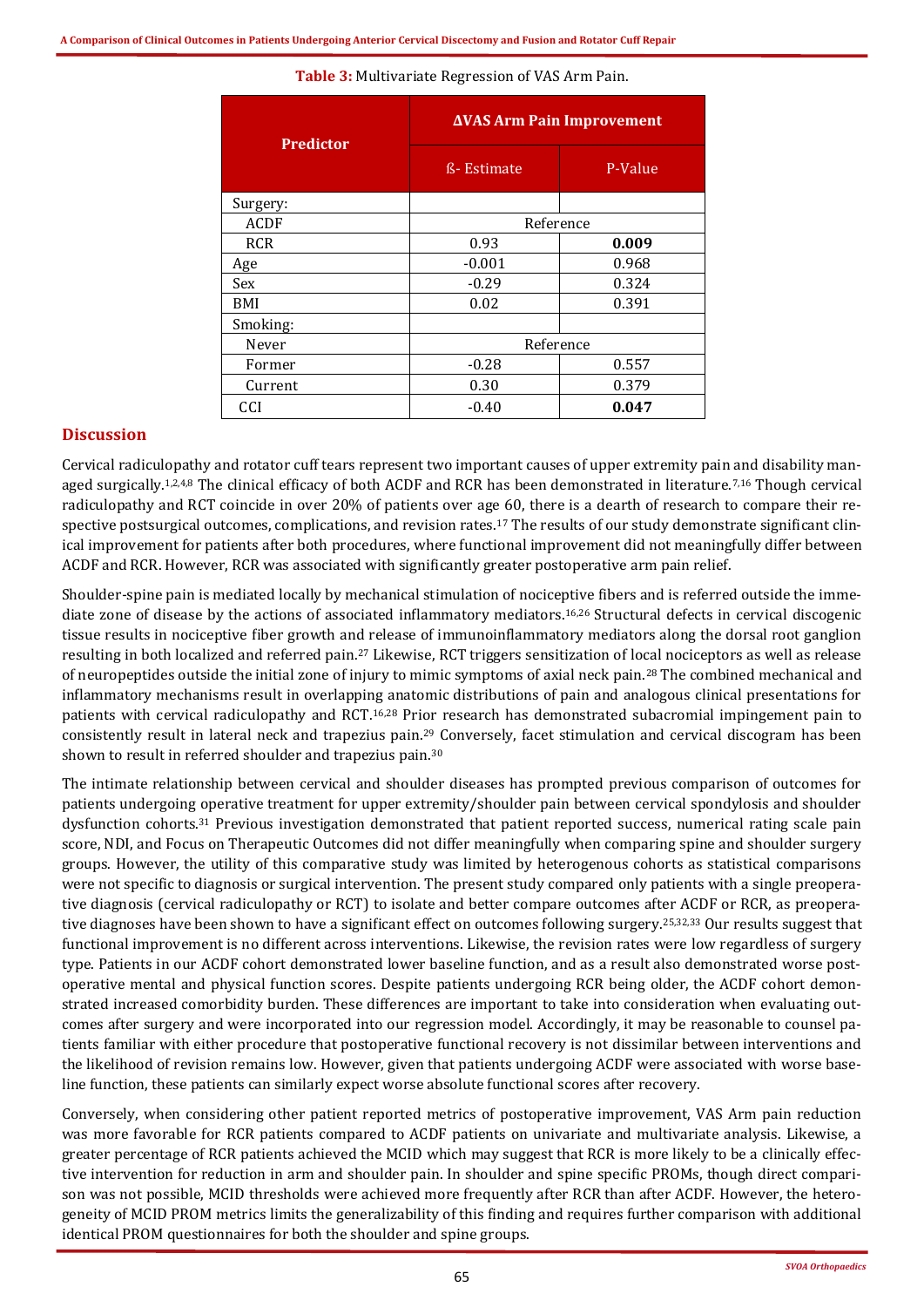When evaluating similar ACDF and RCR cohort studies in the literature, aggregating PROMs across each surgical intervention increased the generalizability of our comparative outcome findings.32,34–<sup>40</sup> Analogous with the findings of our study, weighted mean age and sex distributions differed significantly between surgical interventions, where RCR patients in comparison to ACDF were older and a greater portion were males (Table 4). Likewise, the aggregated preoperative and postoperative PCS and MCS did not differ significantly by surgical intervention, further supporting the lack of difference in functional improvement between each operation. Comparison of literature derived weighted means supported our finding that VAS Arm pain reduction was greater after RCR relative to ACDF, with a significantly lower aggregate postoperative VAS Arm pain associated with RCR.

| Study       |                                                        | <b>Study Characteristics</b> |                                                          |                     |                               |                                 |                               | <b>VAS Arm</b>                        |                            |                             | <b>PCS</b> |                               |                               | <b>MCS</b>   |                               |                               |              |
|-------------|--------------------------------------------------------|------------------------------|----------------------------------------------------------|---------------------|-------------------------------|---------------------------------|-------------------------------|---------------------------------------|----------------------------|-----------------------------|------------|-------------------------------|-------------------------------|--------------|-------------------------------|-------------------------------|--------------|
|             |                                                        | Study<br>Year                | <b>Study Inclusion</b><br>Criteria                       | Patient n-<br>value | Age                           | <b>Sex</b><br>(%Male)           | <b>BMI</b>                    | <b>Smoking Sta-</b><br>tus (%Current) | Preop                      | <b>One-year</b>             | $\Delta$   | Preop                         | One-vear                      | Δ            | Preop                         | One-year                      | Δ            |
| <b>ACDF</b> | Stull et al.                                           | 2020                         | Cervical radiculopa-<br>thy, 1-3 level prima-<br>rv ACDF | 117                 | 49<br>$(48-51)$               | 46%                             | 29.1<br>$(28.1 - 30.2)$       | 28.2%                                 | 5.5<br>$(4.9 - 6.1)$       | 3.2<br>$(3-4.1)$            | $-2.3$     | 32.8<br>$(31.5 - 34.1)$       | 40<br>$(379 - 42.1)$          | 7.2          | 46.2<br>$(43.9 - 48.4)$       | 47.9<br>$(45.8 - 50)$         | 1.7          |
|             | Siemionow et<br>αI                                     | 2016                         | Cervical radiculopa-<br>thy, cervical fusion             | 53                  | 52.8<br>$(40-75)$             | 33.9%                           |                               |                                       | 7.4<br>(0.9)               | 2.3<br>(2.4)                | $-5.1$     | 34.3<br>(6)                   | 45.5<br>(8.6)                 | 11.2         | 40.3<br>(7.6)                 | 51.3<br>(7.5)                 | 11.0         |
|             | Tarazona et al                                         | 2019                         | Cervical radiculopa-<br>thy, ACDF                        | 86                  | 51<br>$(41-61)$               | 47.7%                           | 29.6<br>$(23.4 - 35.8)$       | 12.4%                                 | 5.4<br>(3.1)               | 2.2<br>(2.8)                | $-3.2$     | 34.5<br>(8.0)                 | 43.5<br>(11.7)                | 9.0          | 45.2<br>(12.2)                | 50.3<br>(10.7)                | 5.1          |
|             | <b>Elsamadicy et</b><br>al                             | 2016                         | Cervical radiculopa-<br>thy, primary ACDF                | 115                 | 52<br>$(38-66)$               | 49.6%                           | 28.6<br>$(21.9 - 35.3)$       | 26.1%                                 | 4.75<br>(3.29)             | 2.1<br>(2.6)                | $-2.65$    | 32.8<br>(8.9)                 | 36.1<br>(15.8)                | 3.3          | 44.1<br>(12.5)                | 46.03<br>(12.0)               | 1.93         |
|             | Levy et al<br>(Current study)                          | 2021                         | Cervical radiculopa-<br>thy, primary 1-2<br>level ACDF   | 201                 | 51.3<br>(10.3)                | 46.8%                           | 29.2 (5.36)                   | 5.36%                                 | 5.94<br>(2.69)             | 3.68<br>(2.73)              | $-2.26$    | 46.02<br>(13.6)               | 50.26<br>(11.7)               | 4.24         | 32.52<br>(9.12)               | 40.95<br>(11.7)               | 8.43         |
|             | Weighted<br><b>Mean Outcomel</b>                       |                              |                                                          | ٠                   | 51.21<br>$(49.69 -$<br>52.72  | 46.15%<br>$(42.10 -$<br>50.26%) | 29.80<br>$(29.18 -$<br>30.41) | 21.24%<br>$(12.69 -$<br>33.35%)       | 5.81<br>$(4.88 - 6.75)$    | 2.74<br>$(2.20 -$<br>3.28   | $\sim$     | 36.03<br>$(32.23 -$<br>39.83) | 43.11<br>$(38.33 -$<br>47.89) | $\sim$       | 41.64<br>$(35.27 -$<br>48.02) | 47.25<br>(44.24–50.26)        |              |
|             | Cole et al                                             | 2007                         | Full-thickness RCT.<br><b>RCR</b>                        | 47                  | 57<br>$(34-80)$               | 59.6%                           | $\overline{a}$                | ٠                                     | 5.9                        | 1.8                         | $-41$      | 40                            | 40                            | $\mathbf{0}$ | 50                            | 53                            | 3            |
| <b>RCR</b>  | McIntyre et al                                         | 2019                         | Partial- or full-<br>thickness RCT, RCR<br>with biologic | 173                 | 54.2<br>(9.8)                 | 56.7%                           | $\overline{\phantom{a}}$      | 14.5%                                 | 5.2                        | 1.2                         | $-4.0$     | 34.5                          | 45.7                          | 11.2         | 48.8                          | 53                            | 4.2          |
|             | Monesi et al                                           | 2018                         | Degenerative or<br>traumatic RCT,<br>arthroscopic RCR    | 49                  | 59.5<br>(8.1)                 | 59.6%                           |                               | $\overline{\phantom{a}}$              | 1.7<br>(1.9)               | 0.2<br>(0.6)                | $-1.5$     | 39<br>(8.9)                   | 46.3(6.3)                     | 7.3          | 36 (9.3)                      | 43.8 (8.2)                    | 7.8          |
|             | <b>Menon</b> et al                                     | 2015                         | Full-thickness RCT,<br><b>RCR</b>                        | 153                 | 55                            | 59.5%                           | ٠                             | ٠                                     | 5.6                        | 0.6                         | $-4.0$     | 38.0                          | 51.1                          | 13.1         | 54.6                          | 54.6                          | $\mathbf{0}$ |
|             | Levy et al<br>(current study)                          | 2021                         | Acute or chronic<br>RCT, primary arthro-<br>scopic RCR   | 303                 | 59.1<br>(9.0)                 | 60.4%                           | 29.8<br>(5.44)                | 29.8%                                 | 5.22<br>(2.45)             | 1.41<br>(2.28)              | $-3.82$    | 38.52<br>(7.67)               | 46.64<br>(10.5)               | 8.12         | 52.75<br>(10.8)               | 54.28<br>(9.21)               | 1.52         |
|             | Weighted<br><b>Mean Outcomel</b>                       |                              |                                                          | ٠                   | 57.38<br>$(55.45 -$<br>59.30) | 59.31%<br>$(55.69 -$<br>62.83%) | 29.11<br>$(28.63 -$<br>29.59) | 21.24%<br>$(12.69 -$<br>33.35%)       | 3.46<br>$(0.01 -$<br>6.91) | 0.800<br>$(0.38 -$<br>1.98) | $\sim$     | 38.57<br>$(37.75 -$<br>39.38) | 46.53<br>$(45.55 -$<br>47.51  | $\sim$       | 44.41<br>$(28.00 -$<br>60.83) | 49.09<br>$(38.82 -$<br>59.36) |              |
|             | <b>ACDF vs RCR Group</b><br><b>Comparison: P-value</b> |                              |                                                          |                     | < 0.0001                      | < 0.0001                        | 0.0839                        | 0.9393                                | 0.1974                     | 0.0035                      | $\sim$     | 0.2008                        | 0.1691                        |              | 0.7580                        | 0.7369                        |              |

#### **Table 4:** Meta-analysis of ACDF vs RCR PROMs in Literature.

## **Conclusion**

This study is not without limitations including those inherent to retrospective cohort generation. Although patients were included in the investigation in a systematic method, potentially relevant cases were identified based on availability of PROMs introducing a selection bias. The ACDF and RCR groups inherently differ in patient demographics which may lead to outcome differences that remain incompletely controlled for in multivariate regression. Furthermore, the heterogeneity of PROMs collected in spine and shoulder limited direct comparison of all outcome metrics. Comparison of these condition-specific outcome metrics including NDI, VAS Neck, ASES, SANE, and SST was limited to MCID and RR as the questions used to derive each of these assessments are unique. While the readmission rates were low in both interventions, additional complications that did not require hospital readmission may not be accounted for in this study.

Rotator cuff repair, relative to ACDF for cervical radiculopathy, was associated with greater upper extremity pain reduction. However, improvements in functional status did not meaningfully differ between ACDF and RCR. The findings of this study may aid in patient understanding of expectations for recovery and improvement after the aforementioned surgical procedures.

## **Conflict of Interest**

The authors declare no conflict of interest.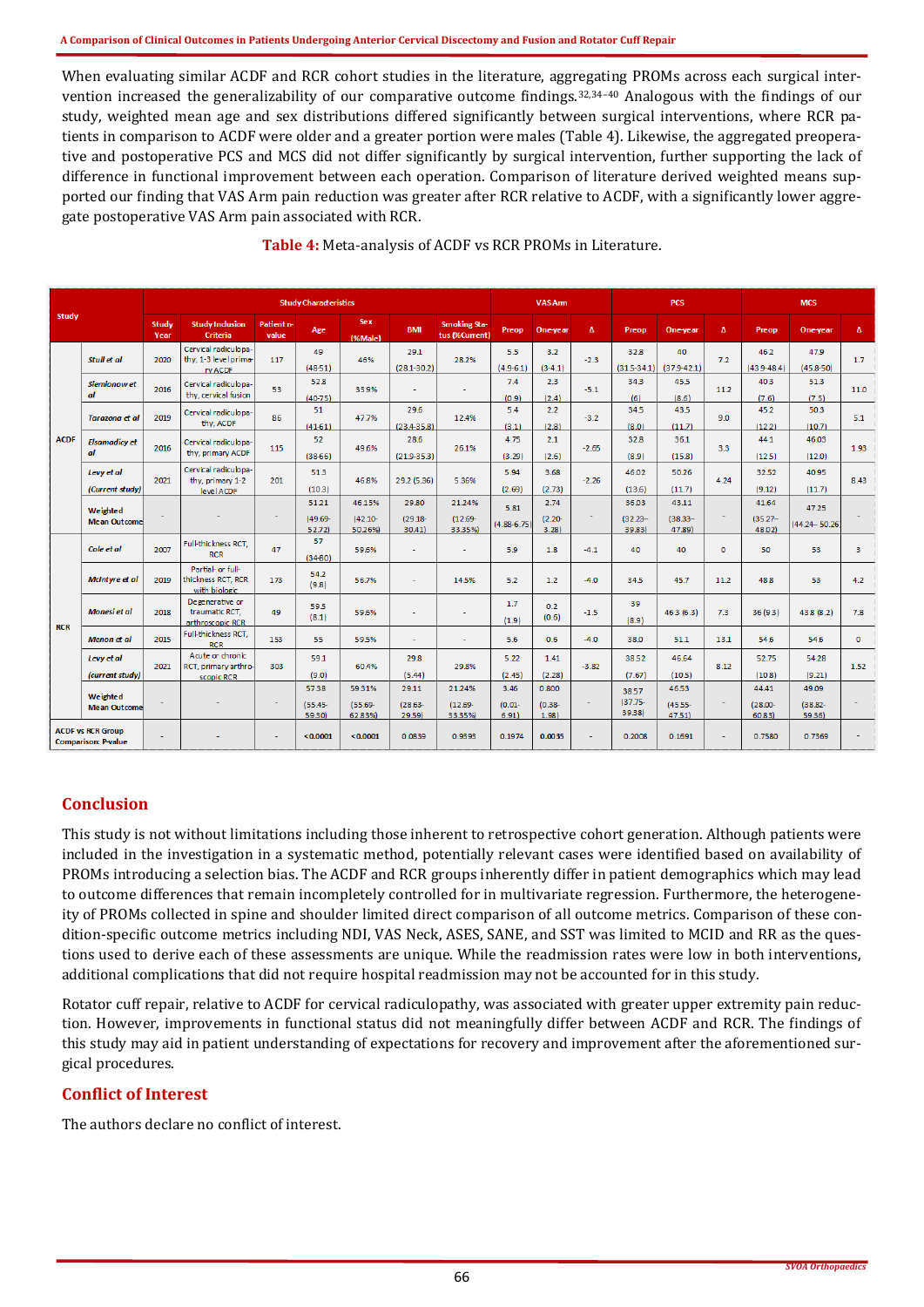## **References**

1. Wani, Z, Abdulla, M, Habeebullah, A, Kalogriantis, S: Rotator cuff tears: Review of epidemiology, clinical assessment and operative treatment. *Trauma* 2016; 18:190–204.

2. Iyer, S, Kim, HJ: Cervical radiculopathy. *Curr Rev Musculoskelet Medicine* 2016;9:272–280.

3. Woods, BI, Hilibrand, AS: Cervical Radiculopathy. *J Spinal Disord Tech* 2015;28:E251–E259.

4. Tashjian, RZ: Epidemiology, Natural History, and Indications for Treatment of Rotator Cuff Tears. *Clin Sport Med* 2012;31:589–604.

5. Schmidt, CC, Jarrett, CD, Brown, BT: Management of Rotator Cuff Tears. *J Hand Surg* 2015;40:399–408.

6. Ontario, HQ: Artificial discs for lumbar and cervical degenerative disc disease -update: an evidence-based analysis. *Ont Heal Technology Assess Ser* 2006;6:1–98.

7. Hattrup, SJ, Cofield, RH: Rotator cuff tears with cervical radiculopathy. *J Shoulder Elb Surg* 2010;19:937–943.

8. Gutman, G, Rosenzweig, DH, Golan, JD: Surgical Treatment of Cervical Radiculopathy. *Spine* 2018;43:E365–E372.

9. Cannon, DE, Dillingham, TR, Miao, H, Andary, MT, Pezzin, LE: Musculoskeletal Disorders in Referrals for Suspected Cervical Radiculopathy. *Arch Phys Med Rehab* 2007;88:1256–1259.

10. Hawkins, RJ, Bilco, T, Bonutti, P: Cervical Spine and Shoulder Pain. *Clin Orthop Relat R* 1990;258:142–146.

11. Sembrano, JN, Yson, SC, Kanu, OC, Braman, JP, Santos, ERG, Harrison, AK, Polly, DW: Neck-shoulder crossover: how often do neck and shoulder pathology masquerade as each other? *Am J Orthop Belle Mead N J* 2013;42:E76-80.

12. Roberson, TA, Jew, NB, Azar, FM, Mauck, BM, Dockery, JD, Throckmorton, TW: Cervical radiculitis presenting as shoulder pain. *Curr Orthop Pract* 2015;26:521–525.

13. Bokshan, SL, DePasse, JM, Eltorai, AEM, Paxton, ES, Green, A, Daniels, AH: An Evidence-Based Approach to Differentiating the Cause of Shoulder and Cervical Spine Pain. *Am J Medicine* 2016;129:913–918.

14. Date, ES, Gray, LA: Electrodiagnostic evidence for cervical radiculopathy and suprascapular neuropathy in shoulder pain. *Electromyo Clin Neur* 1996;36:333–9.

15. Khan, S, Hameed, N, Mazar, S, Hashmi, IA, Rafi, MS, Shah, MI, Baloch, NA: Persistent Shoulder Pain After Anterior Cervical Discectomy and Fusion (ACDF): Another Dual Pathology. *Cureus* 2021;13:e13709.

16. Katsuura, Y, Bruce, J, Taylor, S, Gullota, L, Kim, HJ: Overlapping, Masquerading, and Causative Cervical Spine and Shoulder Pathology: A Systematic Review. *Global Spine J* 2020;10:195–208.

17. Zhang, AL, Theologis, AA, Tay, B, Feeley, BT: The Association Between Cervical Spine Pathology and Rotator Cuff Dysfunction. *J Spinal Disord Tech* 2015;28:E206–E211.

18. Vad, VB, Southern, D, Warren, RF, Altchek, DW, Dines, D: Prevalence of peripheral neurologic injuries in rotator cuff tears with atrophy. *J Shoulder Elb Surg* 2003;12:333–336.

19. Ochiai, N, Hashimoto, E, Sasaki, Y, Akimoto, K, Sugaya, H, Takahashi, N, Matsuki, K: 7 Prevalence of concomitant neuropathy in large to massive rotator cuff tear using needle electromyography. *J Shoulder Elb Surg* 2017;26:e111.

20. Kholinne, E, Kwak, J, Sun, Y, Lee, H, Koh, KH, Jeon, I: Risk Factors for Persistent Shoulder Pain After Cervical Spine Surgery. *Orthop Surg* 2019;11:845–849.

21. Eastwood, D, Manson, N, Bigney, E, Darling, M, Richardson, E, Paixao, R, Underwood, T, Ellis, K, Abraham, E: Improving postoperative patient reported benefits and satisfaction following spinal fusion with a single preoperative education session. *Spine J* 2019;19:840–845.

22. Parker, SL, Godil, SS, Shau, DN, Mendenhall, SK, McGirt, MJ: Assessment of the minimum clinically important difference in pain, disability, and quality of life after anterior cervical discectomy and fusion: Clinical article. *J Neurosurg Spine* 2013;18:154–160.

23. Cvetanovich, GL, Gowd, AK, Liu, JN, Nwachukwu, BU, Cabarcas, BC, Cole, BJ, Forsythe, B, Romeo, AA, Verma, NN: Establishing clinically significant outcome after arthroscopic rotator cuff repair. *J Shoulder Elb Surg* 2019;28:939–948.

24. Tashjian, RZ, Shin, J, Broschinsky, K, Yeh, C-C, Martin, B, Chalmers, PN, Greis, PE, Burks, RT, Zhang, Y: Minimal clinically important differences in the American Shoulder and Elbow Surgeons, Simple Shoulder Test, and visual analog scale pain scores after arthroscopic rotator cuff repair. *J Shoulder Elb Surg* 2020;29:1406–1411.

25. Dabija, DI, Jain, NB: Minimal Clinically Important Difference of Shoulder Outcome Measures and Diagnoses. *Am J Phys Med Rehab* 2019;Publish Ahead of Print:NA;